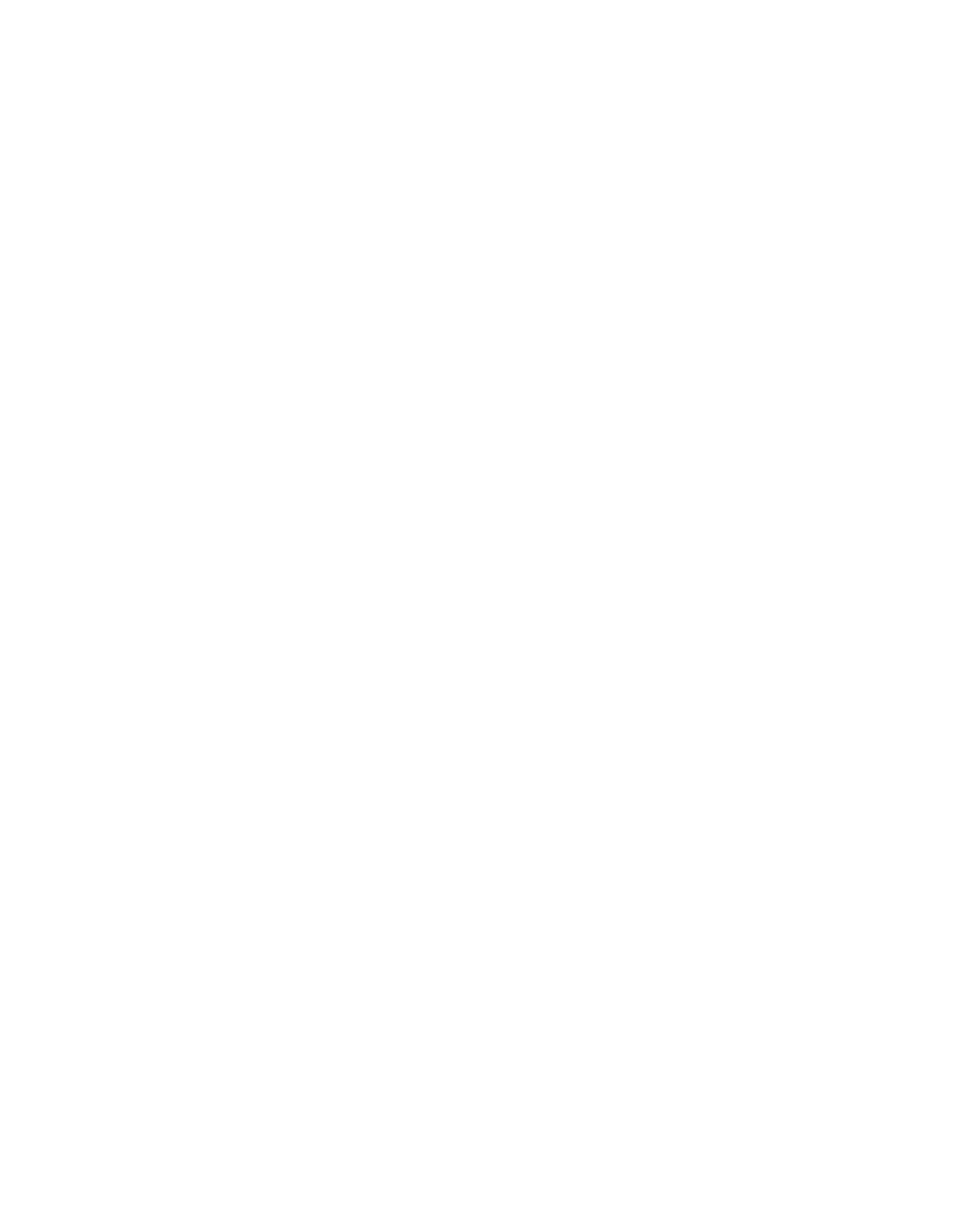### **RG0281 Loup County, Nebraska**

## **ADDED ENTRIES:**

MARRIAGES--NEBRASKA--LOUP COUNTY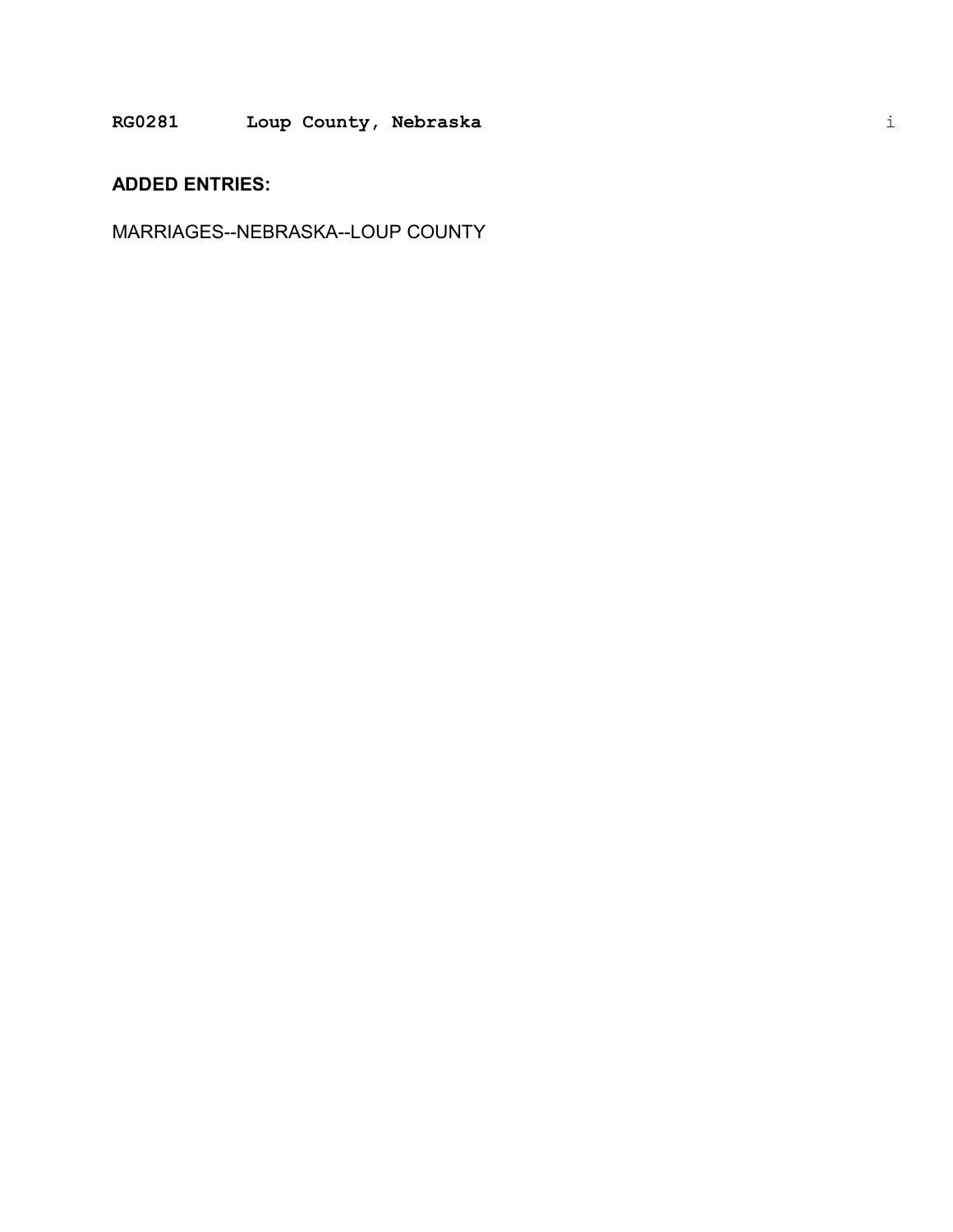#### **RG0281 Loup County, Nebraska**

### **SUBGROUP FOUR COUNTY CLERK, 1883-1993**

### **SERIES ONE MARRIAGE RECORDS, 1883-1993**

NOTE: Microfilmed by the Genealogical Society of Utah � for the Historical Society in 1995.

| V.01 | Indexed<br>p.1, #1 (Stewart-Spangler), Aug. 23, 1883<br>thru<br>p.270, #270 (Hyatt-Austin), Dec. 23, 1901        |
|------|------------------------------------------------------------------------------------------------------------------|
| V.02 | Indexed<br>p.1, #271 (Vinnedge-Hyatt), Feb. 3, 1902<br>thru<br>p.502, #798 (Foster-Right), Jan. 5, 1924          |
| V.03 | Indexed<br>p.1, #798 (sic), Wolcott-Strong, Oct. 7, 1923<br>thru<br>p.479, #1273 (Reyner-Davis), Aug. 28, 1943   |
| V.04 | Indexed<br>p.1, #1274 (Downing-Wich), Sept 27, 1943<br>thru<br>p.323 (M4-323), Huffman-Glidden, June 11, 1992    |
| V.05 | Indexed<br>p.1 (M5-1), Grint-Kersey, July 1, 1992<br>thru<br>p.7 (58-93-M5-7), Beard-McFadden, November 27, 1993 |

#### **film SERIES ONE MARRIAGES, 1883-1993 - MICROFILM RECORD**

NOTE: Indexes appear at start of each volume

| Roll #1    | Item #1 - Marriage Records, Vol. #1 (1883-1901)             |
|------------|-------------------------------------------------------------|
| 985 images | p.1 (#1), Stewart-Spangler, Aug. 23, 1883                   |
| 1624 pp    | thru                                                        |
|            | GSU Project Item #4 - Marriage Records, Vol. #4 (1970-1992) |
| #26,748    | p.193 (#1463), Johnson-Naab, Sept 5, 1970                   |
|            |                                                             |